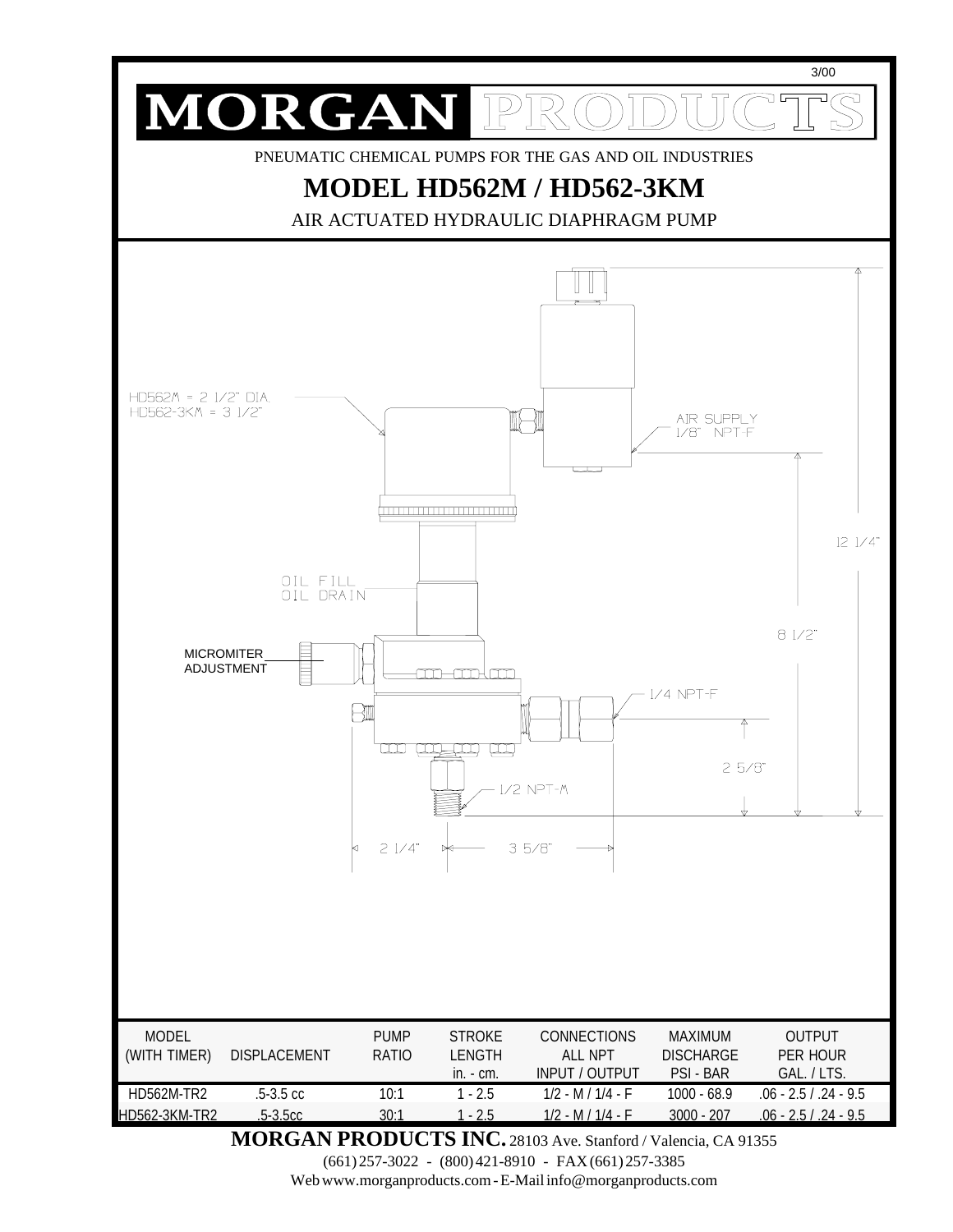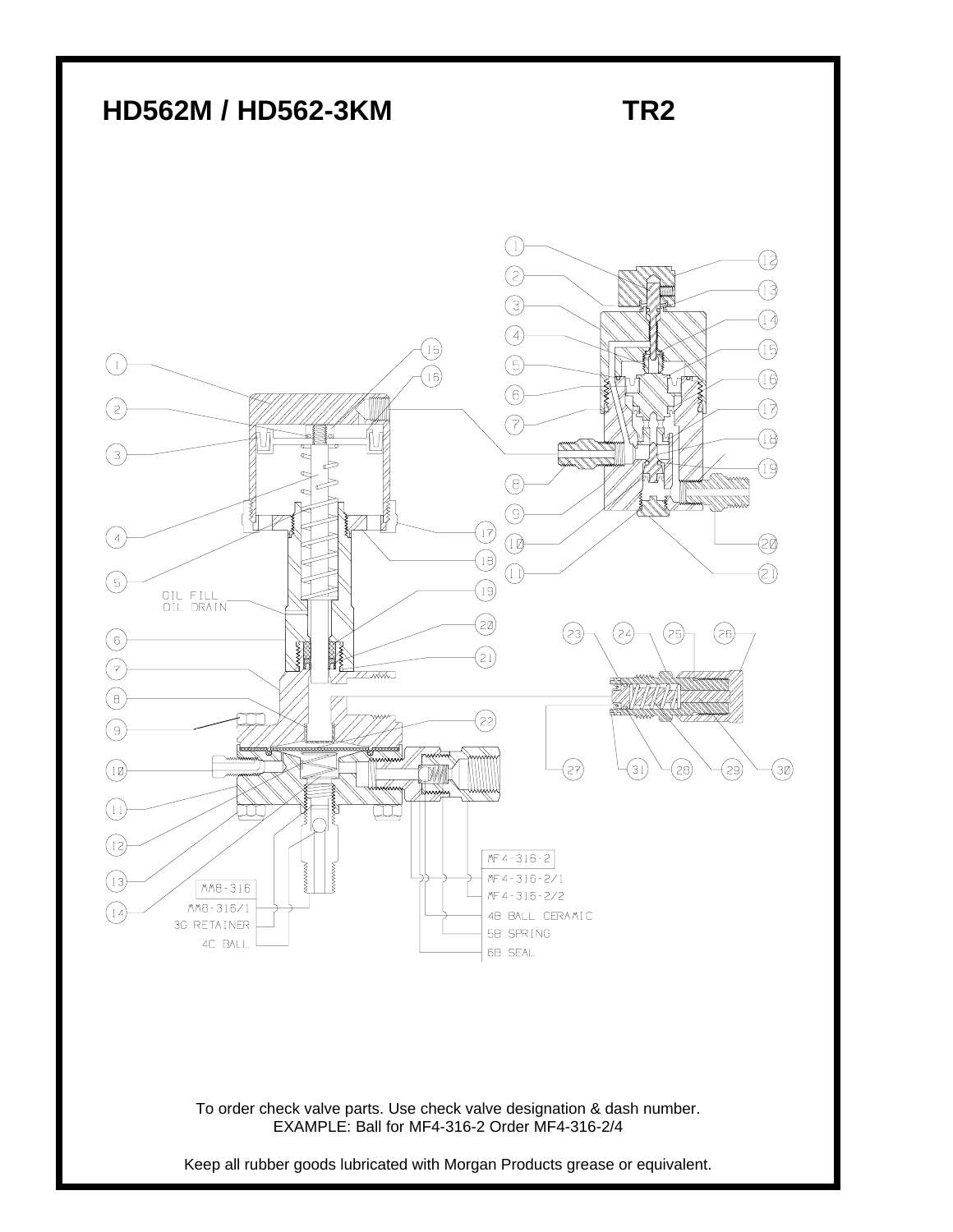#### **MODEL HD562M / HD562-3KM PARTS LIST**

|                 | NO NAME                                                | PARTNO.                        | <b>MODEL</b>  |  |  |  |
|-----------------|--------------------------------------------------------|--------------------------------|---------------|--|--|--|
| 1               | <b>Air Chambers</b>                                    | HD312-3KM-4                    | <b>HD562M</b> |  |  |  |
|                 |                                                        | HD312-5KM-4                    | HD562-3KM     |  |  |  |
| $\overline{2}$  | O-Ring Seal                                            | $\star$<br>100-11              | <b>ALL</b>    |  |  |  |
| 3               | <b>Piston Seals</b>                                    | $\star$<br>200-9               | <b>HD562M</b> |  |  |  |
|                 |                                                        | *<br>300-9                     | HD562-3KM     |  |  |  |
| 4               | Plunger                                                | HD562-15                       | ALL           |  |  |  |
| 5               | <b>Return Spring</b>                                   | $\star$<br>HD562-13            | <b>ALL</b>    |  |  |  |
| 6               | <b>Oiler Housings</b>                                  | HD562-14                       | <b>ALL</b>    |  |  |  |
| $\overline{1}$  | Hydraulic Chamber                                      | HD562M-29                      | <b>ALL</b>    |  |  |  |
| 8               | Spring Cup                                             | HD312-35                       | <b>ALL</b>    |  |  |  |
| 9               | Chamber Bolt                                           | D40-PVC-10 (6)                 | <b>ALL</b>    |  |  |  |
| $\overline{10}$ | Bleeder                                                | $125 - 22$                     | <b>ALL</b>    |  |  |  |
| 11              | Pressure Chamber                                       | HD562-23                       | <b>ALL</b>    |  |  |  |
| 12              | Spring Cup                                             | HD562-35                       | <b>ALL</b>    |  |  |  |
| 13              | Locknut                                                | D <sub>40-9</sub><br>(6)       | <b>ALL</b>    |  |  |  |
| 14              | <b>Diaphragm Spring</b>                                | HD312-36                       | <b>ALL</b>    |  |  |  |
| 15              | Piston Locknut                                         | $100 - 7$                      | <b>ALL</b>    |  |  |  |
| 16              | <b>Pistons</b>                                         | 200-8                          | <b>HD562M</b> |  |  |  |
|                 |                                                        | 300-8                          | HD562-3KM     |  |  |  |
| $\overline{17}$ | Air Chamber Rings                                      | 200-5                          | <b>HD562M</b> |  |  |  |
|                 |                                                        | 300-5                          | HD562-3KM     |  |  |  |
| 18              | Faceplates                                             | HD562-6                        | <b>HD562M</b> |  |  |  |
|                 |                                                        | HD562-3K-6                     | HD562-3KM     |  |  |  |
| 19              | <b>Back Up Ring</b>                                    | $\bar{+}$<br>HD562-19          | <b>ALL</b>    |  |  |  |
| 20              | Pressure Seal                                          | $\overline{\cdot}$<br>HD562-20 | <b>ALL</b>    |  |  |  |
| 21              | O-Ring Seal                                            | $\star$<br>100-21              | <b>ALL</b>    |  |  |  |
| 22              | Diaphragm                                              | $\star$<br>HD562-32            | <b>ALL</b>    |  |  |  |
| 23              | O-Ring Seal                                            | HD562M-7                       | <b>ALL</b>    |  |  |  |
| 24              | Oil Chamber                                            | HD562M-1                       | <b>ALL</b>    |  |  |  |
| 25              | O-Ring Seal                                            | $\star$<br>$50-21$             | <b>ALL</b>    |  |  |  |
| 26              | Adjuster Knob                                          | HD312M-2                       | <b>ALL</b>    |  |  |  |
| $\overline{27}$ | Pressure Seal                                          | HD562M-4                       | <b>ALL</b>    |  |  |  |
| 28              | O-Ring Seal                                            | $^{\star}$<br>HD562M-5         | <b>ALL</b>    |  |  |  |
| 29              | Spring                                                 | HD562M-6                       | <b>ALL</b>    |  |  |  |
| 30              | Plunger                                                | HD562M-3                       | <b>ALL</b>    |  |  |  |
| 31              | <b>Teflon Seal</b>                                     | $\star$<br>HD562M-11           | <b>ALL</b>    |  |  |  |
|                 | Short Chamber Bolt                                     | HD312M-10<br>(2)               | <b>ALL</b>    |  |  |  |
|                 | 1oz. Grease                                            |                                | <b>ALL</b>    |  |  |  |
|                 | 1oz.Oil                                                | *<br>HD187-24                  | ALL           |  |  |  |
|                 | * = Included in Repair Kit<br>+ = Included in Seal Set |                                |               |  |  |  |

#### **MODEL TR2 PARTS LIST**

| <b>NO</b>       | <b>NAME</b>           | PART NO.                          | <b>MATERIAL</b>         |
|-----------------|-----------------------|-----------------------------------|-------------------------|
| 1               | <b>Metering Valve</b> | TR2-3                             | 303 SS                  |
| $\overline{2}$  | <b>Knob Spring</b>    | TR <sub>2-2</sub>                 | $302$ SS                |
| $\overline{3}$  | <b>Upper Body</b>     | $TR2-5$                           | $303$ SS                |
| $\overline{4}$  | <b>Metering Seat</b>  | <b>TR2-6</b>                      | 18-8 SS                 |
| $\overline{5}$  | O-Ring                | $\overline{\ast}$<br>TR2-13       | <b>BUNA-N</b>           |
| $\overline{6}$  | <b>Upper Seal</b>     | <b>TR2-10</b>                     | <b>VITON</b>            |
| $\overline{7}$  | O-Ring                | TR2-14                            | <b>BUNA-N</b>           |
| $\overline{8}$  | 1/8" NPT Nipple       | TR2-22                            | 303S                    |
| 9               | <b>Lower Body</b>     | TR2-8                             | $303$ SS                |
| $\overline{10}$ | <b>Poppet Seal</b>    | TR2-17                            | <b>VITON</b>            |
| 11              | <b>Plug Seal</b>      | <b>TR2-18</b>                     | <b>BUNA-N</b>           |
| 12              | Knob                  | TR <sub>2</sub> -1                | <b>PLASTIC</b>          |
| 13              | O-Ring                | $\overline{\ast}$<br><b>TR2-4</b> | <b>BUNA-N</b>           |
| $\overline{14}$ | <b>Teflon Seal</b>    | ∗<br>TR <sub>2-7</sub>            | <b>TEFLON</b>           |
| $\overline{15}$ | Piston                | <b>TR2-9</b>                      | <b>NYLON</b>            |
| $\overline{16}$ | <b>Middle Seal</b>    | <b>TR2-11</b><br>*                | <b>VITON</b>            |
| $\overline{17}$ | Lower Seal            | $\overline{\ast}$<br>TR2-12       | <b>VITON</b>            |
| $\overline{18}$ | Poppet                | <b>TR2-15</b>                     | $\overline{\text{PVC}}$ |
| 19              | Poppet O-Ring         | $\star$<br><b>TR2-16</b>          | <b>VITON</b>            |
| $\overline{20}$ | 1/8 x 1/4 NPT Nipple  | <b>TR2-21</b>                     | 303S                    |
| $\overline{2}1$ | Plug                  | TR2-19                            | $303$ SS                |
|                 | 1oz. Grease           | $\overline{\ast}$                 |                         |

\* = Included in Repair Kit

### **MATERIAL SPECIFICATIONS**

| NAME                       | <b>STANDARD</b>               | <b>OPTION</b> |
|----------------------------|-------------------------------|---------------|
| <b>Piston Seals</b>        | Buna - N                      | Viton         |
| Plunger                    | 17-4 SS                       |               |
| <b>Return Spring</b>       | <b>Teflon Coated Inconel</b>  |               |
| Back Up Ring               | <b>PVC</b>                    |               |
| Pressure Seal              | <b>Graphite Filled Teflon</b> |               |
| Diaphragm                  | <b>Teflon Faced Buna-N</b>    |               |
| Chamber Bolt               | 18-8 SS                       |               |
| Bleeder                    | 316 SS                        |               |
| Pressure Chamber           | 316 SS                        |               |
| Spring Cup                 | 316 SS                        |               |
| Diaphragm Spring           | Inconel                       |               |
| <b>Check Valve Bodies</b>  | 316 SS                        |               |
| Check Valve Seals          | Teflon                        |               |
| Check Valve Balls          | Ceramic                       |               |
| <b>Check Valve Springs</b> | Inconel                       |               |
| All Other Parts            | 303 or 304 SS                 |               |

# **REPAIR KITS AND SEAL SET**

| PART NO.     | <b>DESCRIPTION</b> | <b>MODEL</b> |
|--------------|--------------------|--------------|
| HD562M-50    | REPAIR KIT         | HD562M       |
| HD562-3KM-50 | REPAIR KIT         | HD562-3KM    |
| HD562-48     | SEAL SET           | AI I         |
| TR2-50       | REPAIR KIT         | TR ?         |